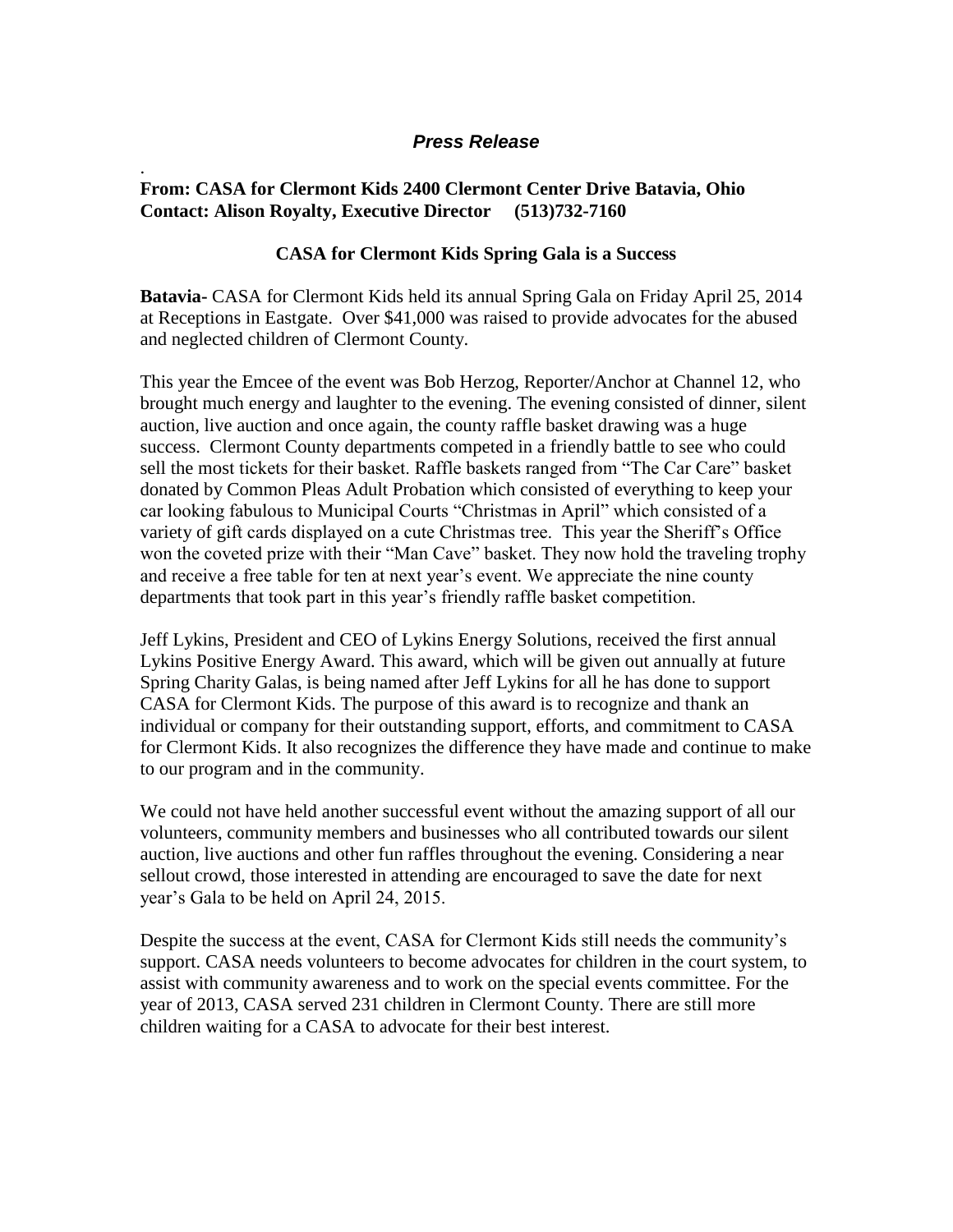CASA for Clermont Kids is a non-profit agency that advocates for the best interests of abused, neglected and dependent children who have been introduced into Clermont County Juvenile Court. CASA recruits and trains community involved citizens to volunteer as Guardians ad Litem who independently work in the court system to serve as the child's advocate and court representative.

For community involved citizens who wish to be the voice for a child within the court, you can make application for our year round training. For more information on how to become an advocate contact Jess Seamon at [Jessica@casaforclermontkids.org](mailto:Jessica@casaforclermontkids.org) or 513- 732-7160. For more information about CASA for Clermont Kids or to learn more about the sponsors for our event check out our website at [www.casaforclermontkids.org.](http://www.casaforclermontkids.org/)